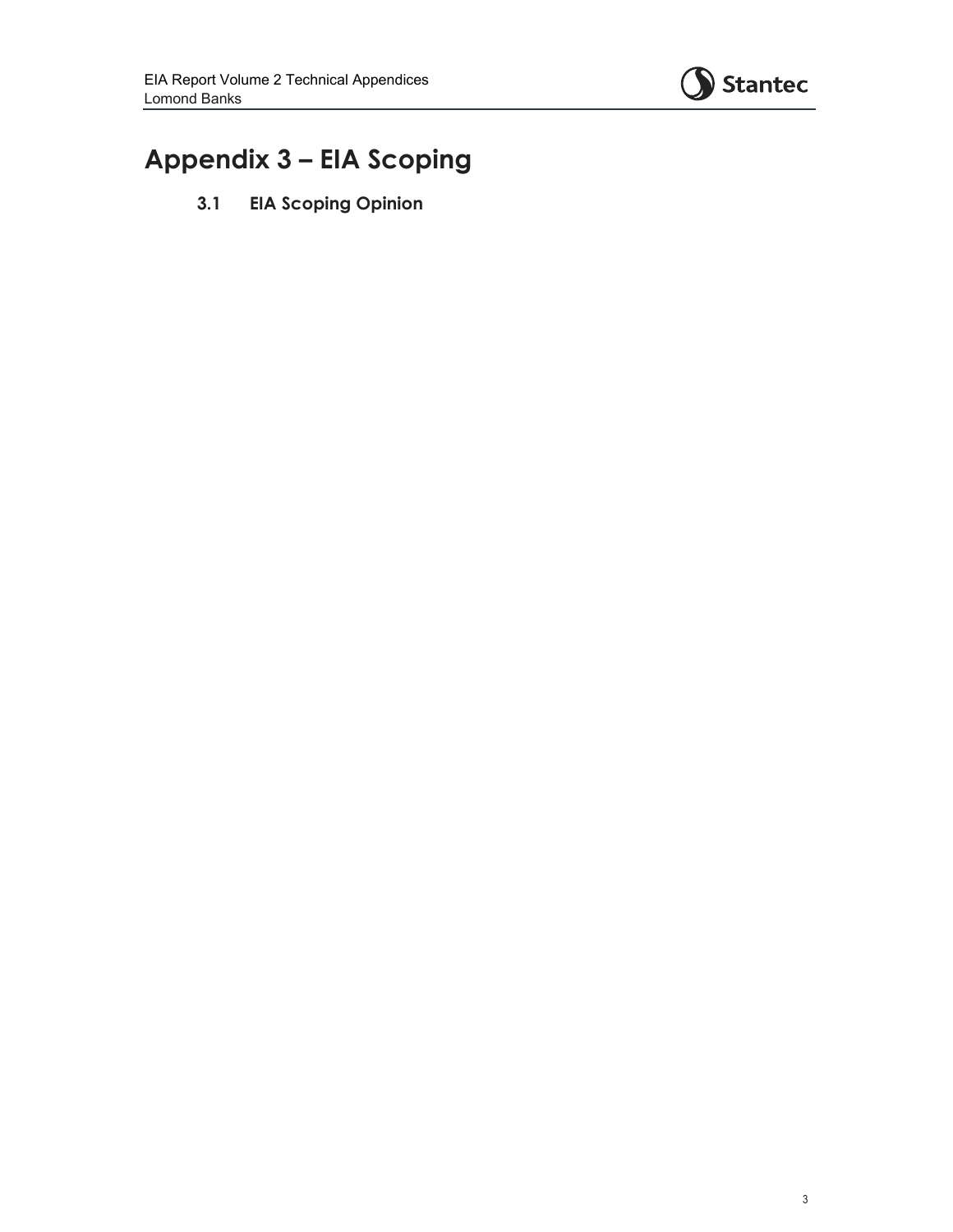Flamingo Land Limited c/o Mark Johnston Stantec 5th Floor Lomond House 9 George Square Glasgow G2 1DY



27 July 2021

Dear Mark

#### ENVIRONMENTAL IMPACT ASSESSMENT (SCOTLAND) REGULATIONS 2017 SCOPING OPINION

Reference Number: PSC/2021/0005

Proposal: Erection and operation of a tourism and leisure-led mixed-use development including: hotel and holiday lodge accommodation; controlled camping areas; leisure and recreational facilities; education and visitor interpretation facilities; refurbishment and renovation of Woodbank House and attendant structures (including new visitor and residential accommodation in the grounds); woodland play / adventure areas; hot food café / restaurant uses; transport infrastructure; public realm enhancements including footpaths, event spaces and cycleways; ancillary uses; landscaping; and supporting services/infrastructure (including drainage, potential flood mitigation measures, water supply and utilities)

Location: Land At Pier Road, Ben Lomond Way And Old Luss Road, Known As West Riverside And Woodbank House (Lomond Banks) Balloch

The purpose of this Scoping Opinion is to outline the key issues that are considered relevant to the proposal and to advise on the matters to be covered in the EIA Report to accompany any future planning application for the project as described.

It is not intended to be comprehensive, as the EIA process may well uncover as yet unidentified significant environmental issues and potential impacts.

For your information consultations in relation to the Scoping request have been received from the following external consultees at the time of writing:

- Scottish Environmental Protection Agency (SEPA)
- Historic Environment Scotland (HES)
- NatureScot (NS)
- Transport Scotland
- West of Scotland Archaeology Service (WOSAS)
- Scottish Water
- Health and Safety Executive
- **Petroineos**
- West Dunbartonshire Council (WDC) Roads Services
- West Dunbartonshire Council (WDC) Environmental Health

#### LOCH LOMOND & THE TROSSACHS NATIONAL PARK AUTHORITY

National Park Headquarters, Carrochan, Carrochan Road, Balloch, G83 8EG Long: 4˚34'24"W Lat: 56˚00'12"N t: 01389 722600 f: 01389 722633 e: info@lochlomond-trossachs.org w: lochlomond-trossachs.org Printed on paper sourced from certified sustainable forests entity and the Page 1 of 14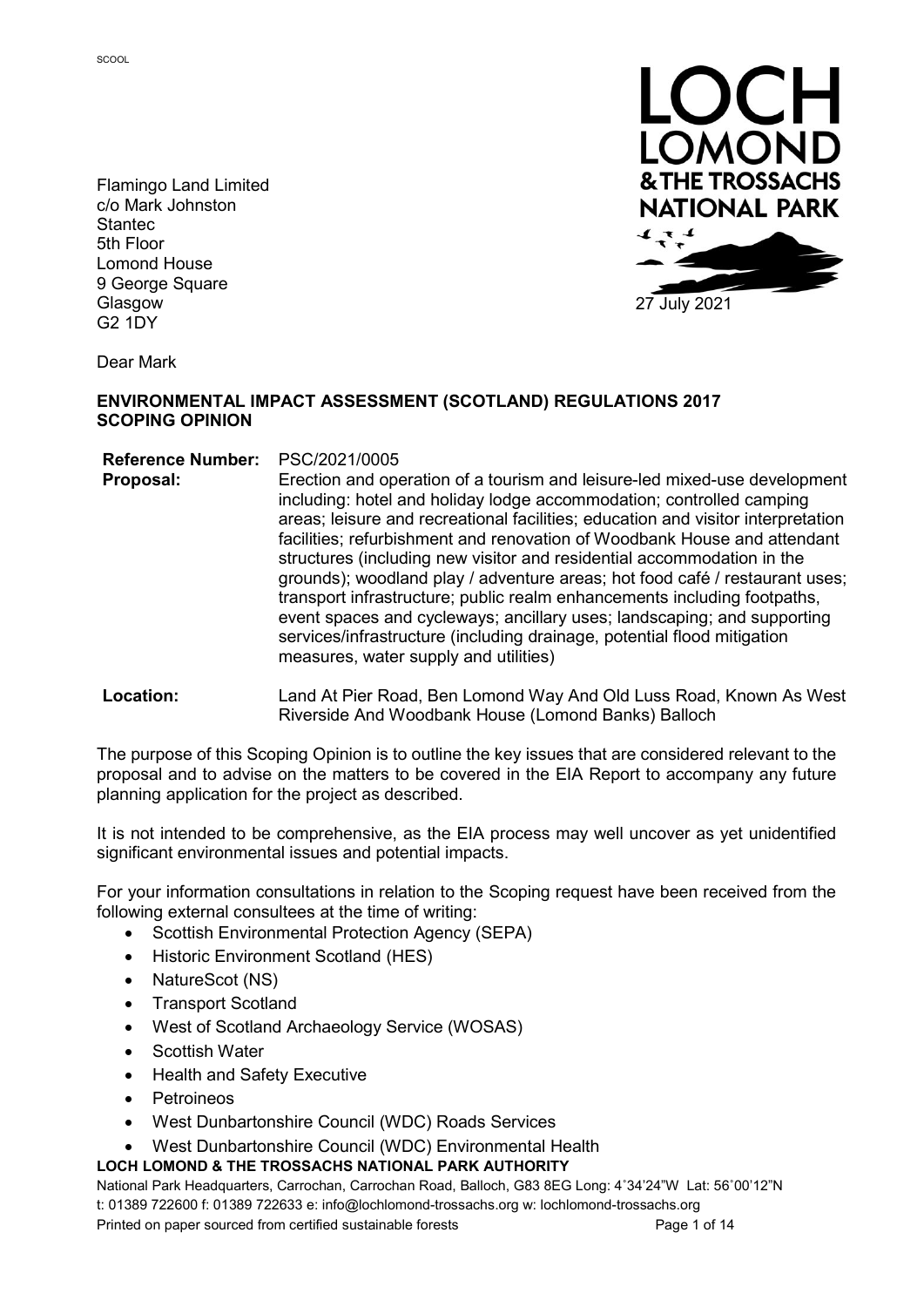The Health and Safety Executive and Transport Scotland responded to advise that they do not routinely respond to EIA Scoping consultations. Transport Scotland will be consulted on the future application.

The response from Petroineos makes no comment on the scope of the EIA but requests that the applicant contacts them for advice regarding any works in the vicinity of the pipeline at the construction stage. The response from Scottish Water highlights assets in the vicinity and requests that enquiries are made direct regarding any necessary diversions. They also highlight the existence of a drinking water protection area – please refer to the further advice below. Both responses are attached.

For completeness I have attached copies of the responses received from all consultees at Appendix 2. In particular, the advice from NS, HES, WOSAS and SEPA should be read in conjunction with this letter as the detailed advice is not repeated here.

No response was received from West Dunbartonshire Council (WDC) Flood Prevention, West Dunbartonshire Council (WDC) Forward Planning or the Civil Aviation Authority at the time of writing. If any further responses are received these will be forwarded separately.

Schedule 4 from the EIA regulations sets out what information is to be included in an EIA Report. I have included details of this within Appendix 1 for completeness.

## 1. DESCRIPTION OF THE DEVELOPMENT

- 1.1. We understand that the proposal is for a mixed use tourism and leisure-led development, the components of which would include:
	- hotel and holiday lodge accommodation;
	- controlled camping areas:
	- **•** leisure and recreational facilities:
	- **e** education and visitor interpretation facilities:
	- refurbishment and renovation of the listed Woodbank House and attendant structures (including new visitor and residential accommodation in the grounds);
	- woodland play / adventure areas;
	- hot food café / restaurant uses;
	- transport infrastructure;
	- public realm enhancements including footpaths, event spaces and cycleways;
	- ancillary uses;
	- landscaping; and supporting services/infrastructure (including drainage, potential flood mitigation measures, water supply and utilities)

## 2. POLICY BACKGROUND AND GUIDANCE

- 2.1. Section 2.3 of the submitted EIA Screening and Scoping Report sets out the relevant policy and guidance. We note NPF3 and SPP are included however these were developed some time ago so appropriate consideration ought also to be given to The Scottish Government position statement for NPF4 and its priorities.
- 2.2. The LDP's Housing Supplementary Guidance is also a material planning consideration which should be considered where residential accommodation (if for sale or let as principle/main

#### LOCH LOMOND & THE TROSSACHS NATIONAL PARK AUTHORITY

National Park Headquarters, Carrochan, Carrochan Road, Balloch, G83 8EG Long: 4˚34'24"W Lat: 56˚00'12"N t: 01389 722600 f: 01389 722633 e: info@lochlomond-trossachs.org w: lochlomond-trossachs.org Printed on paper sourced from certified sustainable forests example of the Page 2 of 14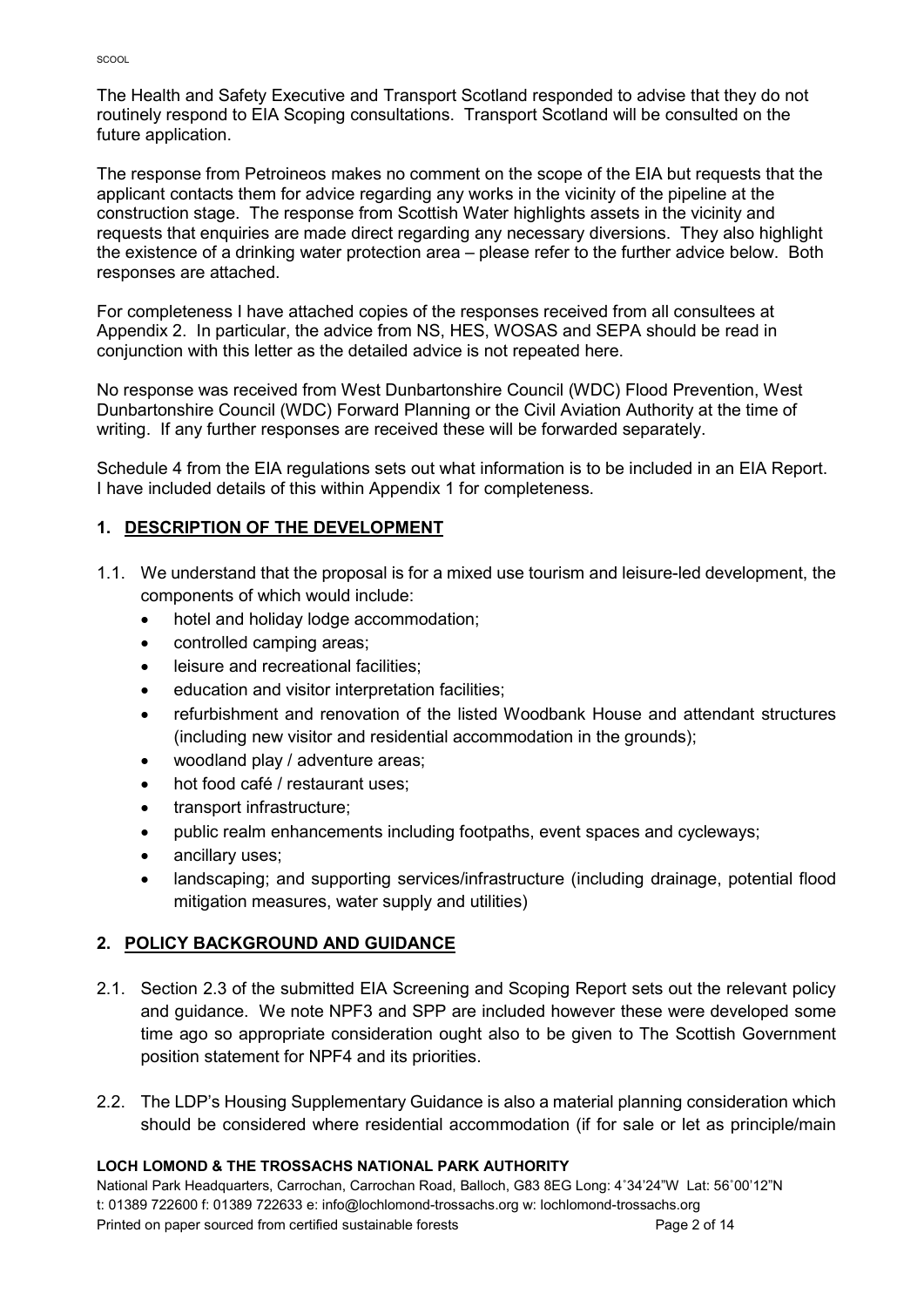residence) is proposed. The document can be accessed here: http://www.lochlomondtrossachs.org/wp-content/uploads/2016/07/SG-Housing-2017-adopted-1.pdf

- 2.3. The National Park Partnership Plan (2018-2023) is a relevant material consideration and should be acknowledged in this section along with explicit reference to the four National Park Aims set out in The National Parks (Scotland) Act 2000. https://www.lochlomondtrossachs.org/park-authority/what-we-do/national-park-partnership-plan-2018-2023/
- 2.4. The National Park Authority has also prepared an indicative regional spatial strategy which may be given some material weight. The document can be accessed here: https://www.lochlomond-trossachs.org/park-authority/publications/indicative-regionalspatial-strategy-september-2020/
- 2.5. Finally, we would highlight since the adoption of the National Park LDP there is now a greater focus on a low carbon economy, greener tourism and ensuring a strong focus on delivering outcomes for climate change biodiversity and place. The EIA ought therefore to reference the Scottish Government Climate Change Plan https://www.gov.scot/publications/securinggreen-recovery-path-net-zero-update-climate-change-plan-20182032/

## 3. EIA REPORT

- 3.1. The EIA Report must contain at least the information specified in Regulation 5 and any additional information specified in Schedule 4 of the 2017 Regulations (reproduced in Appendix 1 to this letter) which is relevant to the specific characteristics of the development and to the environmental features likely to be affected.
- 3.2. Section 3 of the EIA Screening and Scoping Report sets out the topics the EIA will cover namely, ecology; trees and woodland; noise and vibration; air quality; ground conditions and geology; water quality and flood risk; landscape and visual impacts; traffic and transport; archaeology and heritage; socio-economics, tourism and recreation; and 'other topics'. We provide comment on the scope of the EIA as set our under those chapters below.

## 4. ENVIRONMENTAL TOPIC AREAS

## Ecology

- 4.1. Nature Scot (NS) agree that based on the distance between the proposed development and designated sites identified in the scoping report, it is unlikely that there will be any direct impacts on their protected features. However, as the exact composition and extent of the development is not yet finalised, they recommend that the designated sites are considered with regard to potential indirect impacts, for example resulting from increase in visitor numbers to the area.
- 4.2. The proposed development is approximately 10km from the Endrick Water SAC, which is classified for its population of Atlantic salmon and River and Brook lamprey. Atlantic salmon will use the River Leven to migrate to and from the sea, therefore there is a functional connection between the site and the SAC. NS recommend that potential impacts (which may include vibration from piling during construction) are evaluated as part of the assessment of the impacts form the proposal.

#### LOCH LOMOND & THE TROSSACHS NATIONAL PARK AUTHORITY

National Park Headquarters, Carrochan, Carrochan Road, Balloch, G83 8EG Long: 4˚34'24"W Lat: 56˚00'12"N t: 01389 722600 f: 01389 722633 e: info@lochlomond-trossachs.org w: lochlomond-trossachs.org Printed on paper sourced from certified sustainable forests example of the Page 3 of 14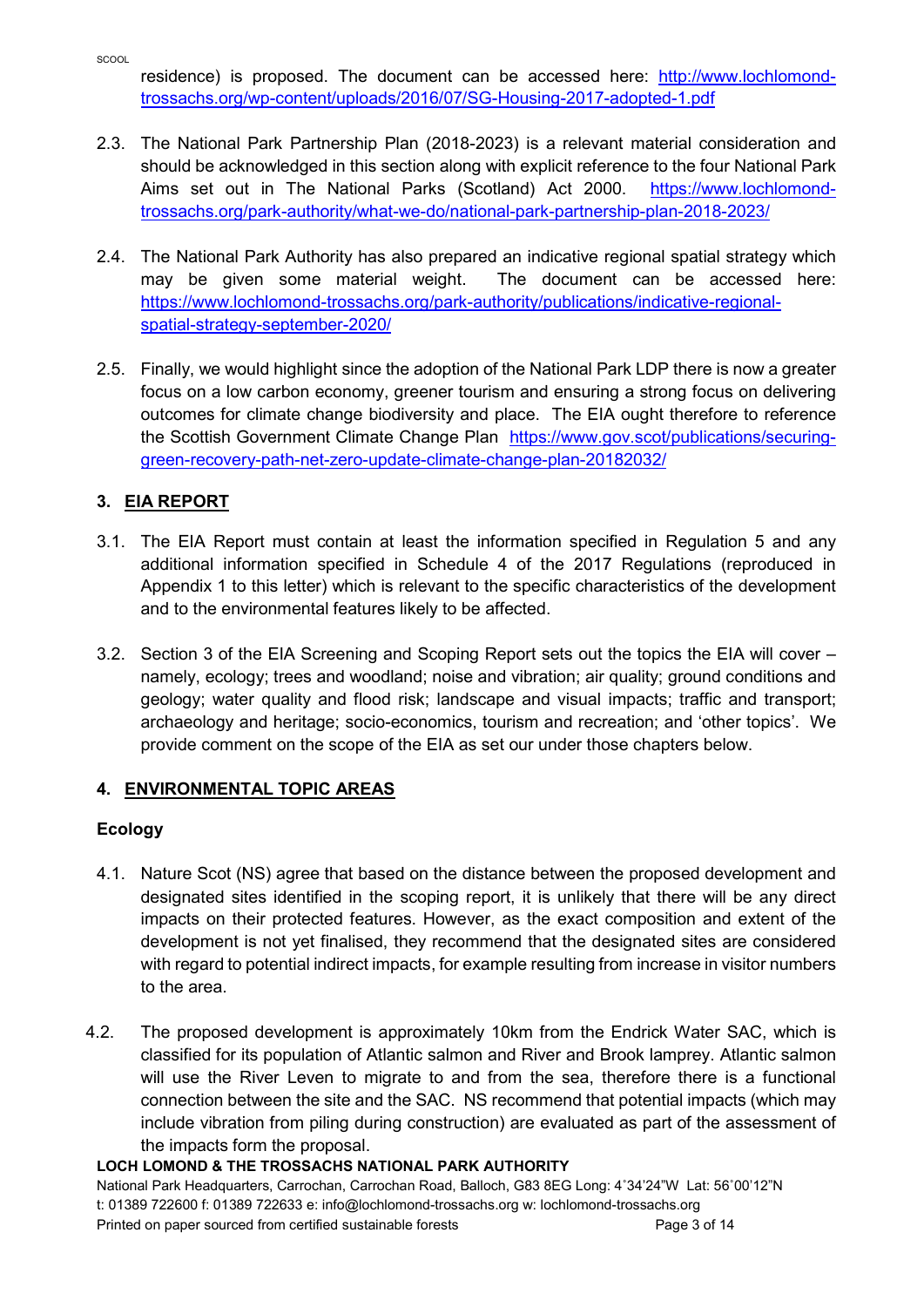- 4.3. NS supports the re-surveying of key species and the establishment of a baseline for breeding birds. The ecological and arboricultural attributes of the site will require evaluation as part of the design process.
- 4.4. The National Park's Landscape Advisor makes the following comments. The EIA should include the surveys below which take cognisance of relevant wildlife legislation and good practice guidance available from Nature Scot (NS). These documents can be accessed here:- https://www.nature.scot/professional-advice/planning-and-development/planning-anddevelopment-advice

#### **Habitat**

- 4.5. The European Nature Information System (EUNIS) has been adopted by NS to replace JNCC Phase 1 habitat surveys. For the avoidance of doubt, target notes should include ancient woodland indicators such as bluebells and dog's mercury and these should be mapped on an aerial photograph of the separate developments site areas to clearly show distribution of these species (polygons showing these areas with ancient woodland indicators will allow clarity on location). DAFOR (Dominant, Abundant, Frequent, Occasional, Rare) should also be used for species.
- 4.6. All non-native species should be target noted and mapped for each proposed development area.
- 4.7. All proposed development footprint should be overlain on a National Vegetation Classification (NVC) map and an aerial map for each development area with pull out photographs.
- 4.8. As at 4.2 above Nature Scot has provided advice regarding the importance of assessment of potential development impacts on the Endrick SAC and this information will inform the Habitat Regulation Assessment and resultant Appropriate Assessment that will be required under European legislation.

#### Protected Species

4.9. The surveys for protected species carried out previously for the development proposals should be updated and adhere to the guidance on survey methodology provided by Nature Scot. It will be necessary to ensure that potential Bat Roost Surveys are supported by emergent surveys to accurately advise on licensing and mitigation. It will also be necessary to ensure that bat surveys are carried out before mid - July to provide accurate information on bat roosts as bats often leave their main roost at this time for other locations.

#### Trees and Woodland

4.10. The National Park's Tree and Woodland Advisor makes the following comments. It is unclear from the Scoping Report what development is proposed and in what parts of the woodland would be affected. Nevertheless, the following advice is offered.

#### LOCH LOMOND & THE TROSSACHS NATIONAL PARK AUTHORITY

National Park Headquarters, Carrochan, Carrochan Road, Balloch, G83 8EG Long: 4˚34'24"W Lat: 56˚00'12"N t: 01389 722600 f: 01389 722633 e: info@lochlomond-trossachs.org w: lochlomond-trossachs.org Printed on paper sourced from certified sustainable forests example of the Page 4 of 14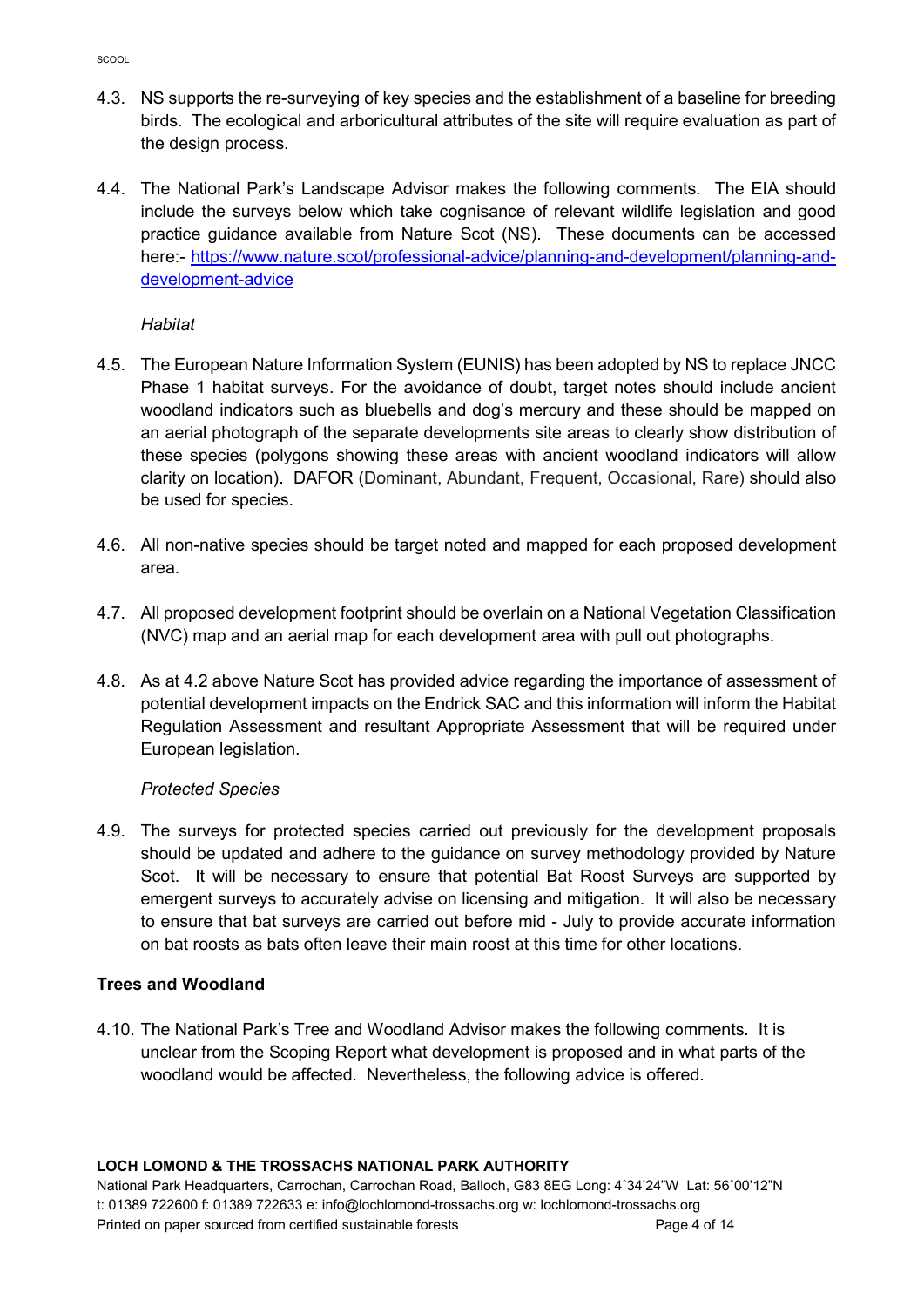**SCOOL** 

4.11. The Loch Lomond and The Trossachs National Park Authority Tree Preservation Order No. 10 (2018) does included a section of the area within the EIA assessment area (see below image). This principally relates to the area of lochshore in the north west of the site.



- 4.12. As well as the various policies highlighted in the Scoping Report, impacts of the proposal in terms of the Scottish Government Control of Woodland Removal policy should form part of the considerations in the EIA.
- 4.13. It is also worth noting that Scottish Planning Policy 2014 (para 218, page 49) states that "Woodland Removal should only be permitted where it would achieve significant and clearly defined additional public benefits". The criteria for determining the acceptability of woodland removal and further information on the implementation of the policy is explained in the Control of Woodland Removal policy. This should be taken into account when preparing development proposals. If the principle of woodland loss can be appropriately satisfied then compensatory planting proposals to ensure no net loss of woodland and delivery at least of the equivalent woodland-related net public benefits should be detailed.
- 4.14. The woodland included in the proposed development site is a mix of ancient woodland and native woodland which are recorded on the Ancient Woodland Inventory and Native Woodland Survey of Scotland. A European Nature Information System (EUNIS) survey with target notes (in particular ancient woodland indicators which may require specific timing for surveys) should be included and this information along with mapped information should inform the assessment of woodland loss / development impacts.

#### LOCH LOMOND & THE TROSSACHS NATIONAL PARK AUTHORITY

National Park Headquarters, Carrochan, Carrochan Road, Balloch, G83 8EG Long: 4˚34'24"W Lat: 56˚00'12"N t: 01389 722600 f: 01389 722633 e: info@lochlomond-trossachs.org w: lochlomond-trossachs.org Printed on paper sourced from certified sustainable forests example of the Page 5 of 14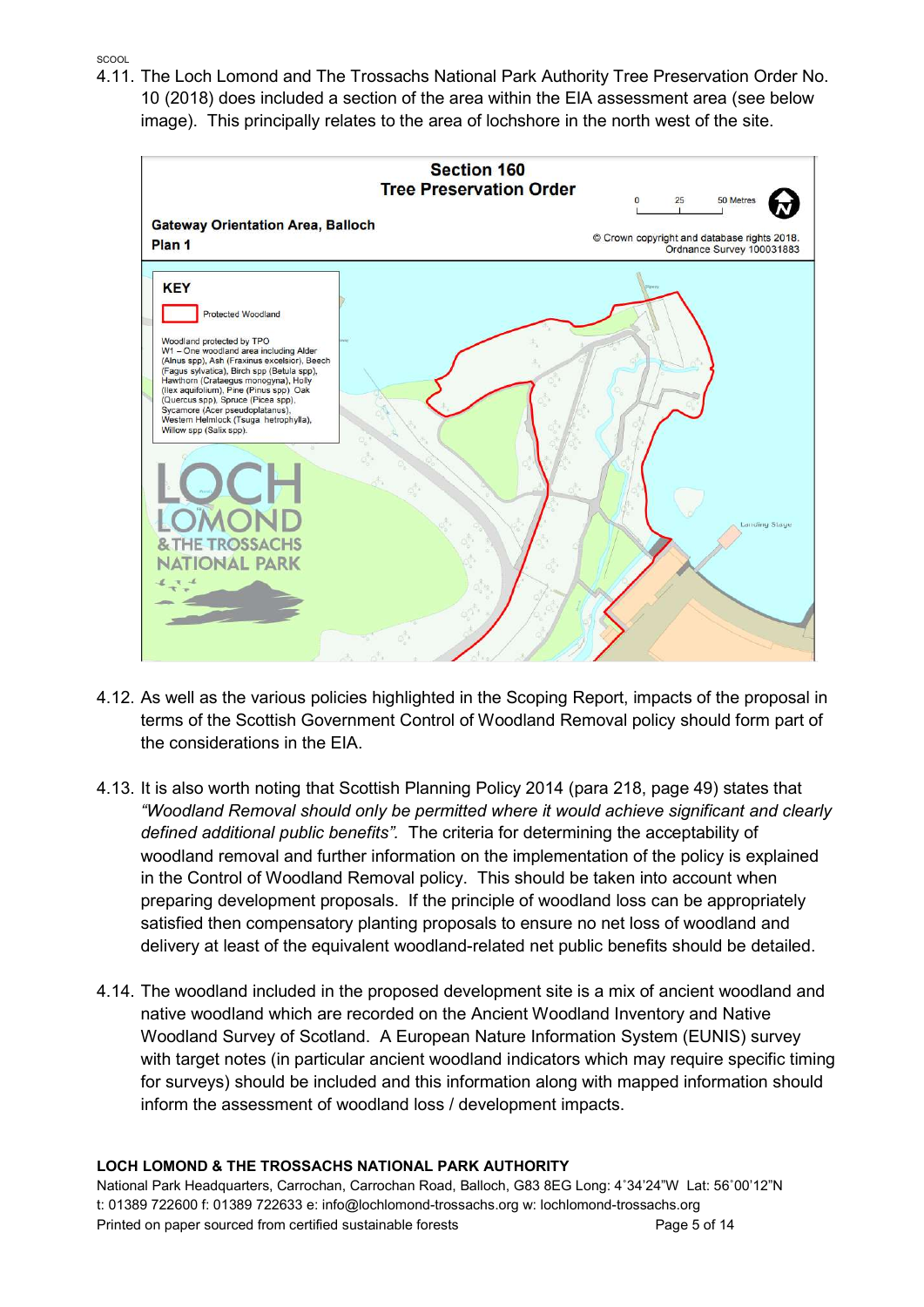**SCOOL** 

- 4.15. The previous glade survey had not considered the impact on ground flora of any proposed development. Such impacts should form part of the EIA assessment.
- 4.16. The woodlands within the development boundary form a key habitat link across the southern end of Loch Lomond and the EIA should include assessment of the impact of the development of this habitat link.
- 4.17. Outline woodland management proposals should be provided as part of the EIA. Given the prevalence to Ash dieback there should be consideration of maintaining sycamore as a component of the woodland as a suit of species to replace ash.
- 4.18. Scottish Forestry should be included as a key consultee.

## Noise & Vibration

- 4.19. The Scoping Report notes that vibration associated with changes in traffic flows and the operation of the development are not likely to be significant and are therefore not proposed to be considered in the EIA. The response from WDC Environmental Health states that until the full development proposals are confirmed these potential effects will still require to be considered. It is suggested further consultation with WDC environmental health is undertaken with regard to inclusion (or otherwise) of these aspects during the course of developing proposals and the subsequent EIA assessment.
- 4.20. The likely noise and vibration impact of the proposed transport infrastructure should also be considered.
- 4.21. In assessing the likely vibration impacts from piling and other construction activities on receptors, the EIA should include the loch shore environment and specifically any habitat or species that are sensitive to vibration (reflecting advice from NS). This should cross reference the Ecology Chapter.

## Air Quality

4.22. WDC Environmental Health has noted that the report refers to the 2016 Air Quality Progress Report. This should be updated to reflect the most up to date report which is available on the West Dunbartonshire Council website.

## Ground Conditions & Geology

- 4.23. The response from WDC Environmental Health states that they will reserve comments on contaminated land for each area of development as and when planning applications are submitted.
- 4.24. WDC Environmental Health also suggests they have not been previously consulted with regards to the original ground investigation. They highlight that applications will likely require submission of up to date Site Investigation (SI) and we would therefore suggest further consultation with them to ascertain the extent of ground investigation work that would require to be incorporated within the EIA and/or accompany the application.

#### LOCH LOMOND & THE TROSSACHS NATIONAL PARK AUTHORITY

National Park Headquarters, Carrochan, Carrochan Road, Balloch, G83 8EG Long: 4˚34'24"W Lat: 56˚00'12"N t: 01389 722600 f: 01389 722633 e: info@lochlomond-trossachs.org w: lochlomond-trossachs.org Printed on paper sourced from certified sustainable forests **Page 12** Page 6 of 14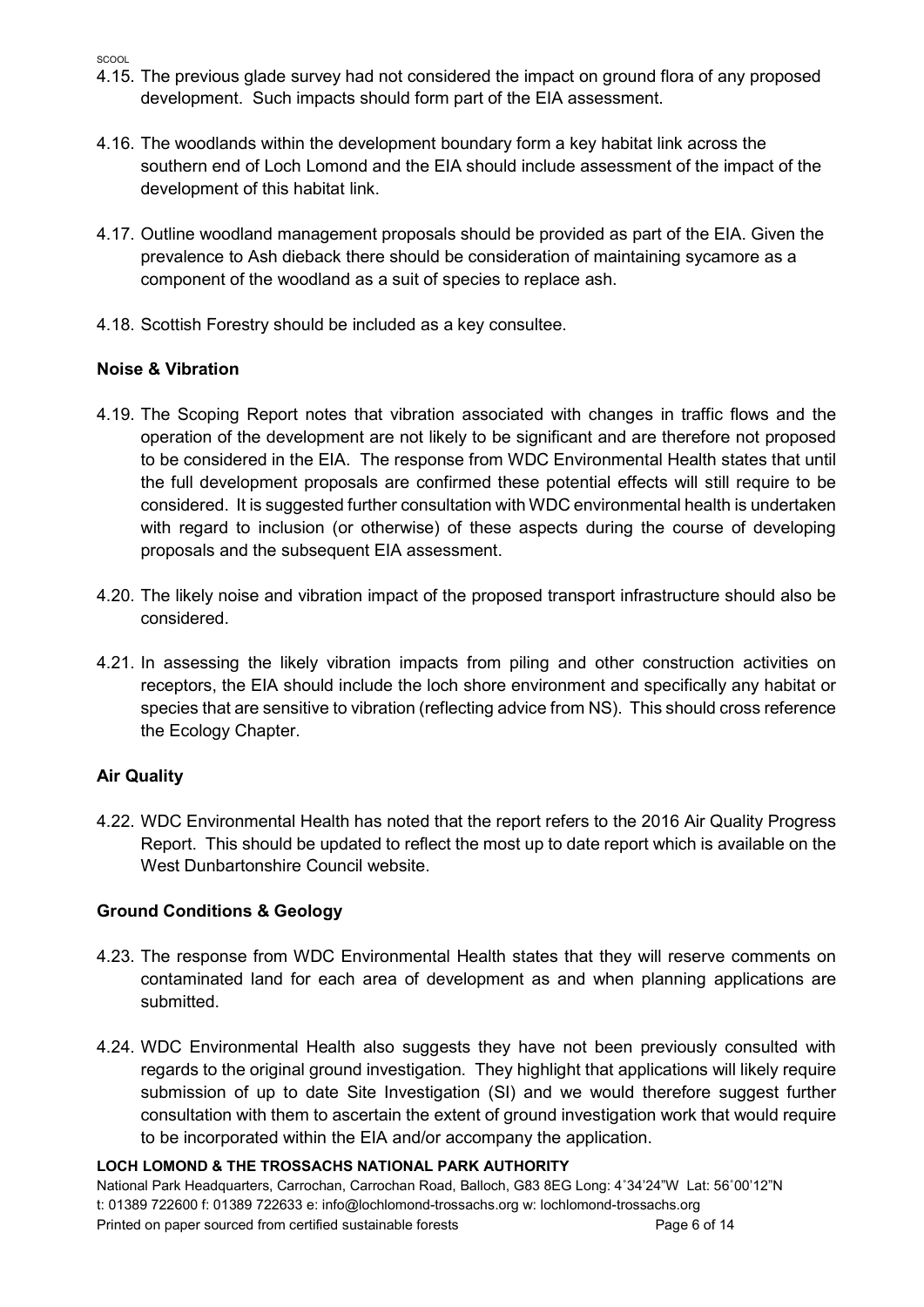## Water, Hydrology & Flood Risk

- 4.25. SEPA advise that they are generally satisfied with the proposed approach to assessment however, they recommend that you should consult their detailed online scoping advice as the EIA is progressed.
- 4.26. Opportunities to incorporate improvements to avoid or offset environmental impacts as part of mitigation should also be explored. These include opportunities to daylight culverts and address recorded morphological pressures on the west bank of the Leven along the site boundary.
- 4.27. SEPA has also provided additional flood risk advice to which regard should be had when undertaking the EIA assessment.
- 4.28. The Scoping Report notes risks to the water environment during construction include activities on site such as: soil stripping; storage and placement; concrete pouring; and the use and storage of fuels and chemicals may increase the risk of pollutants (e.g. suspended solids, fuel, oils, and concrete) entering the watercourse, or shallow groundwater and being transported outwith the site. It is noted that an Environmental Management Plan (EMP) and Construction Method Statement (CMS) or Construction Environmental Management Plan (CEMP) are proposed separate from the EIA Report. The EIA report would need to state the broad prevention measures and best practice to be included within these documents to address these impacts as part of the mitigation.

#### Landscape & Visual

- 4.29. A full Landscape and Visual Impact Assessment should be prepared in accordance with Guidance for Landscape and Visual Impact Assessments (3rd edition, 2013). Reference should also be made to 'The Special Landscape Qualities of Loch Lomond and the Trossachs National Park (2010)'. Draft guidance can be found on methodology here: https://www.nature.scot/national-scenic-areas-guidance-identifying-special-qualities-nsas
- 4.30. Note that the Special Landscape Qualities are for the National Park in its entirety and not restricted to National Scenic Areas (NSAs). The general landscape qualities, which are overview qualities that apply to the entire National Park, should be assessed and also the specific landscape area of Loch Lomond taking particular note of south Loch Lomond.
- 4.31. The study area should include several viewpoints from Loch Lomond to inform on potential visual and landscape impact. The assessment associated with the previous application identified 21 viewpoints as representative of potential effects on landscape character and visual amenity. The viewpoint used previously for Balloch Country Park was not the most representative of potential landscape and visual effects and a revised viewpoint location should be selected in consultation with the National Park's Landscape Advisor. The Zones of Theoretical Visibility (ZTVs) clearly show potential visibility from Loch Lomond and the EIA screening and scoping report does not provide robust justification in support of not providing several viewpoints from Loch Lomond. Several additional viewpoints should be selected from the loch to advise on landscape and visual effect in addition to the viewpoint

#### LOCH LOMOND & THE TROSSACHS NATIONAL PARK AUTHORITY

National Park Headquarters, Carrochan, Carrochan Road, Balloch, G83 8EG Long: 4˚34'24"W Lat: 56˚00'12"N t: 01389 722600 f: 01389 722633 e: info@lochlomond-trossachs.org w: lochlomond-trossachs.org Printed on paper sourced from certified sustainable forests **Page 1 and 2 and 2 of 14** Page 7 of 14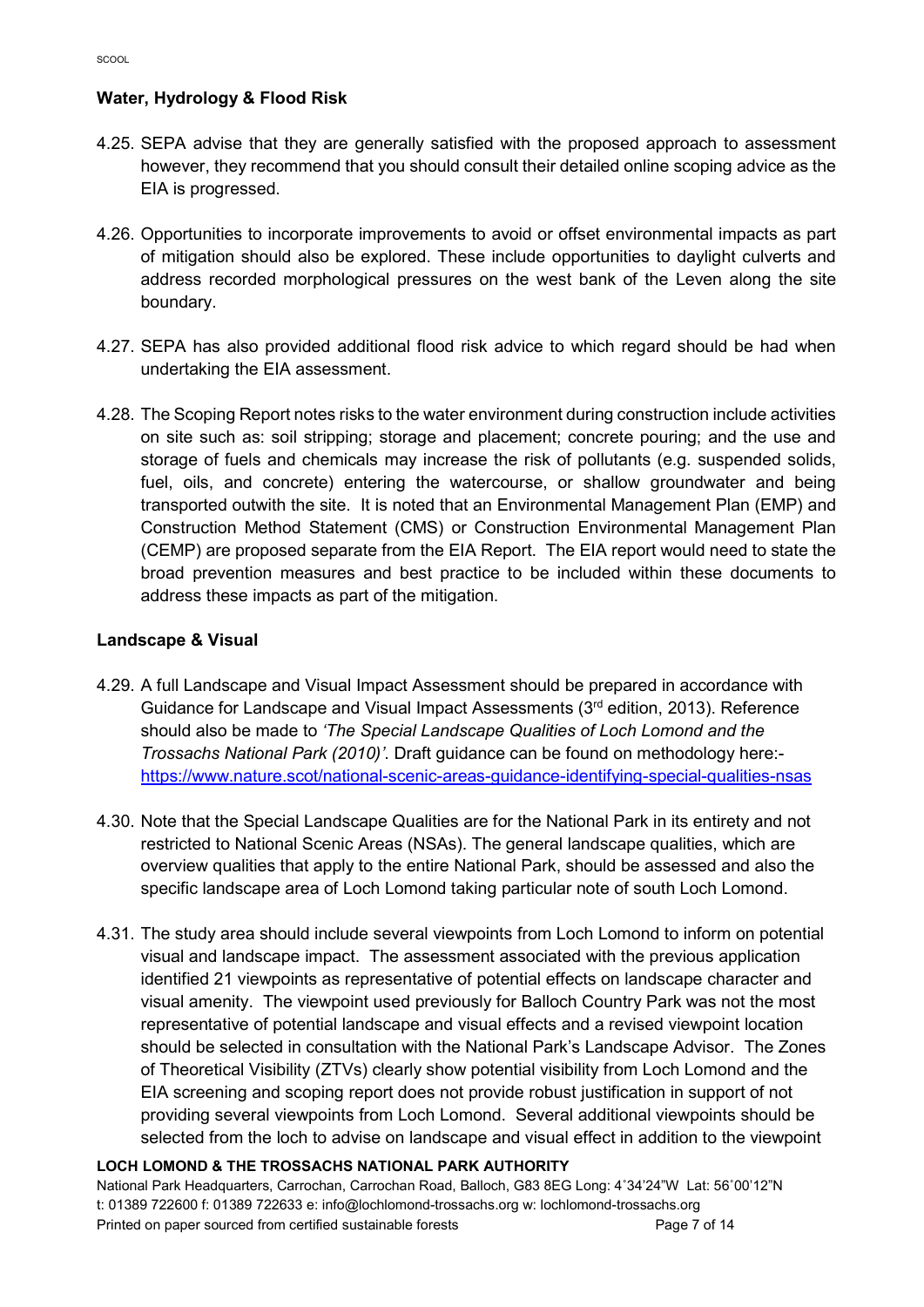from Inchmurrin. Viewpoints from the loch should also include the potential landscape and visual effects of the proposed boat house area.

- 4.32. Note it will be necessary to include photomontages of summer and winter views. There should be liaison with the National Park over finalising viewpoints and as much detail as possible should be provided in the photomontages as opposed to massing studies. The likely significant effect on landscape and visual amenity from loss of vegetation necessary for development and construction is important for a realistic assessment.
- 4.33. A lighting management plan should be produced using guidelines from the Institute of Professional Engineers found here:- https://theilp.org.uk/publication/guidance-note-1-forthe-reduction-of-obtrusive-light-2021/ This should include for construction and also the proposed development.
- 4.34. All landscaping proposed as mitigation should include a predominance of native species and consider habitat connectivity and "habitat stepping stones".

# Archaeology & Heritage

- 4.35. The attached letter from Historic Environment Scotland (HES) sets out their requirements in relation to the built heritage and should be considered as forming part of this scoping opinion.
- 4.36. In summary, HES are content with the heritage assets within their remit which have been scoped in to the assessment (Woodbank House with Garden Building (LB1125), Loch Lomond, Drumkinnon Bay, Winch House including Slipway (LB46721) and Balloch Castle, Inventory Designed Landscape (GDL42), Balloch Castle, earthwork, Loch Lomond Park (Scheduled Monument, 3385)) and encourage further engagement with HES as the proposals develop. Please note also the various outdated or incorrect references highlighted by HES that should be addressed/corrected when undertaking the EIA.
- 4.37. The attached letter from WOSAS sets out their requirements in relation to archaeological survey work, studies and assessment. This has not been duplicated in this section, but should be included as forming part of the National Park's scoping opinion.
- 4.38. In summary WOSAS agrees that the scoping report has identified the heritage assets within the vicinity of the application site and correctly identifies that potential effects on these elements that should be scoped in for further assessment. They recommend updating / reviewing archaeological sources and re-visiting sites that have not been visited since the previous assessment (December 2016).
- 4.39. You will note that the response outlines the requirement for a written scheme of investigation as a planning condition and that a programme of post-excavation analysis may also be needed along with a programme of Historic Building Recording in connection with Woodbank House and associated assets.

# Traffic & Transport

## LOCH LOMOND & THE TROSSACHS NATIONAL PARK AUTHORITY

National Park Headquarters, Carrochan, Carrochan Road, Balloch, G83 8EG Long: 4˚34'24"W Lat: 56˚00'12"N t: 01389 722600 f: 01389 722633 e: info@lochlomond-trossachs.org w: lochlomond-trossachs.org Printed on paper sourced from certified sustainable forests **Page 12** Page 8 of 14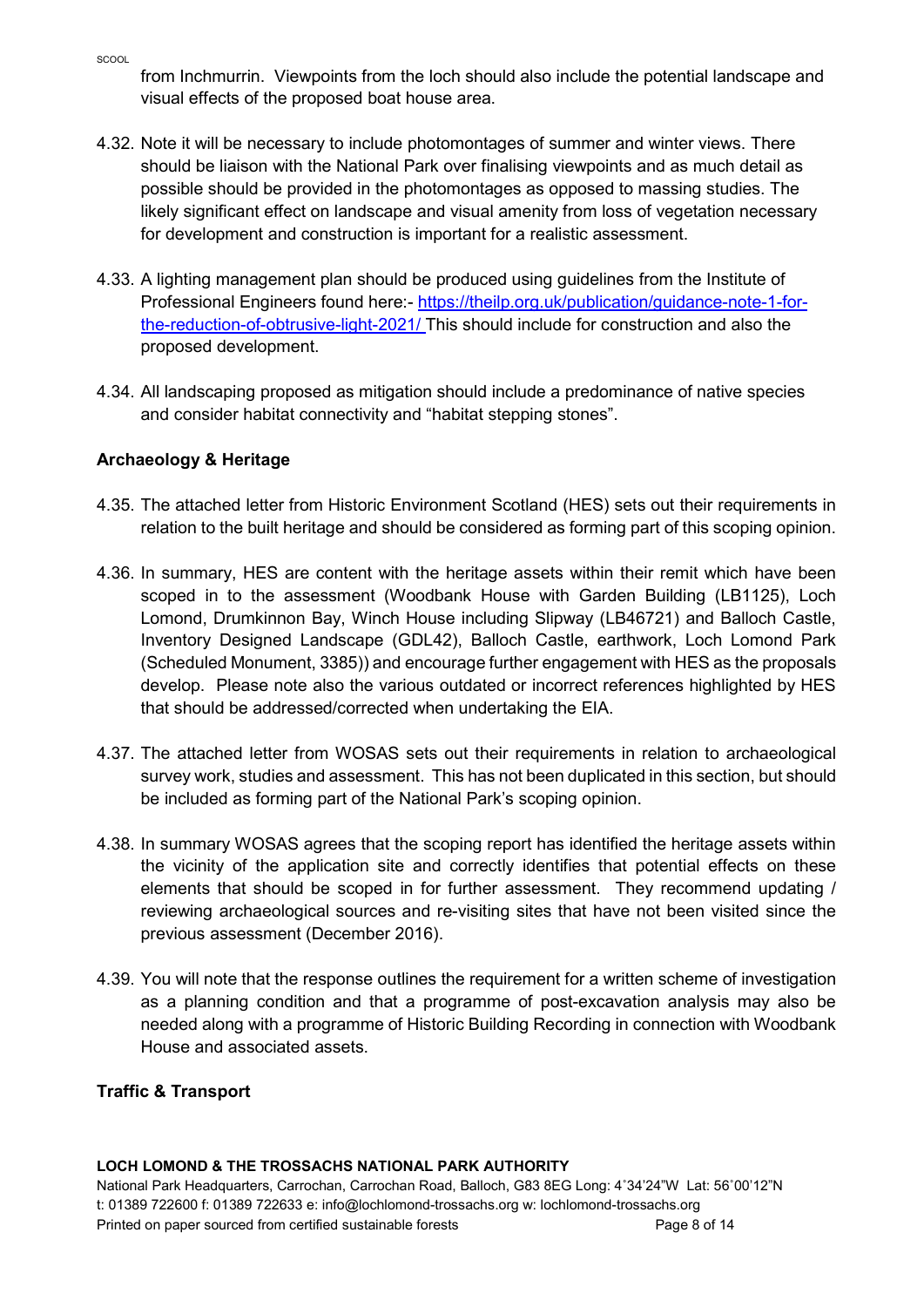- **SCOOL**
- 4.40. WDC Roads Services advised that detailed predicted trip generation figures are required. Traffic generation should use industry standard algorithms, showing how the existing road infrastructure would be affected by any increase in traffic. This study should also take account of any permitted developments (see Section 5 on cumulative impacts).
- 4.41. It is accepted that during the Covid 19 Pandemic current travel patterns could vary from typical levels both post and pre Pandemic. The applicant may wish to consider using baseline traffic count data from the previous application, and add estimated trip generation figures for the proposed site to establish the net effect on the road network. From there, WDC Roads Services can establish what measures (if any) are necessary to allow the network to perform satisfactorily.
- 4.42. Active travel methods should be explored from local areas, in terms of employment journeys with potential barriers identified with mitigation measures suggested. Any detrimental effect to traffic flows should be factored into the algorithm on effects to the road network use levels. Public transport use should be maximised with incentives explored as to how this can be achieved (e.g. discounted travel for entry tickets etc.).
- 4.43. Transport Scotland were consulted however they do not respond to EIA scoping requests. The EIA should therefore consider the potential impacts on the trunk road network as set out in the report and Transport Scotland will be consulted on this upon submission of the planning application.
- 4.44. Please note that where the report refers to 'Balloch Road' housing estate, this should be referred to in the EIA as 'Drumkinnon Gate'.

#### Socio-Economics, Tourism & Recreation

- 4.45. The scoping report notes that the baseline section of the assessment will identify and describe all designated routes within 10 km of the development site and these routes will be assessed as public access receptors within the Traffic & Transport ES chapter. However, the methodology for the Traffic & Transport ES chapter does not seem to explicitly include assessment of impacts on rights of way and core paths and public access more generally. It is suggested that the Socio Economic Chapter consider public access with cross reference, if and where relevant, to the Traffic & Transport ES chapter.
- 4.46. It is recommended that 'Access' is explicitly stated in the topic heading 'Socio-economics, Tourism and Recreation' for ease of reference (i.e. "Socio-economics, Tourism and Recreation (including Access)".
- 4.47. Accessibility to, and any impacts of, the proposed development on public and core paths during the construction and operation phases should be clearly identified and assessed within this chapter (i.e. in the section on effects on visitor and leisure infrastructure). The assessment should particularly consider impacts on core paths and rights of way but also areas that presently provide unhindered movement and informal routes that may not be designated. In particular, the woodlands and loch-side beaches are popular with visitors and residents. Beach side recreation (alongside the Maid of the Loch slipway & NE Drumkinnon Bay) is well-established largely due to convenient access, high quality views and a gradually

#### LOCH LOMOND & THE TROSSACHS NATIONAL PARK AUTHORITY

National Park Headquarters, Carrochan, Carrochan Road, Balloch, G83 8EG Long: 4˚34'24"W Lat: 56˚00'12"N t: 01389 722600 f: 01389 722633 e: info@lochlomond-trossachs.org w: lochlomond-trossachs.org Printed on paper sourced from certified sustainable forests entitled and the Page 9 of 14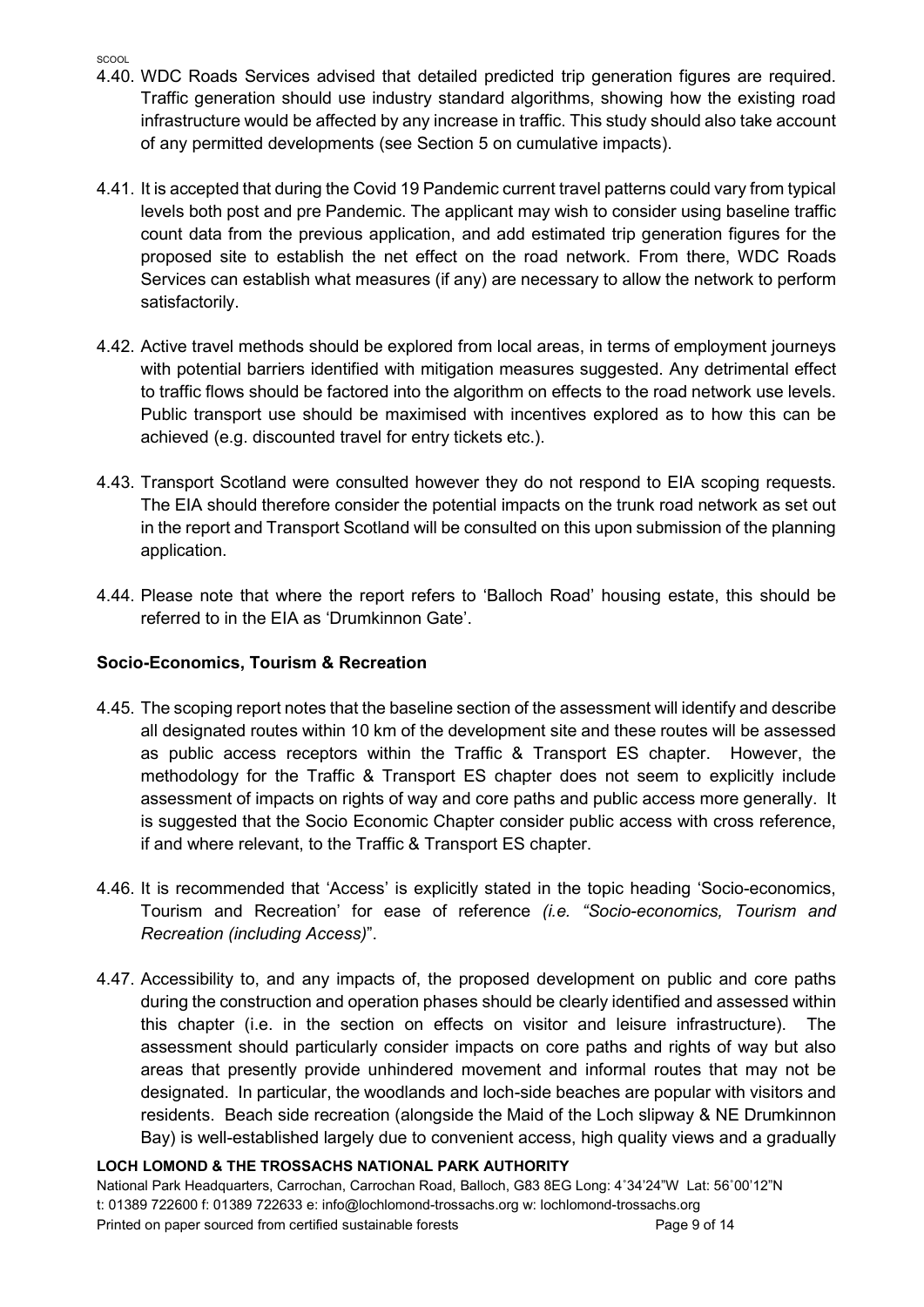sloping beach / shallow water – they are especially valued as a paddling sites for children, swimmer entry/exit points and canoe launching. The assessment should consider the potential actual and perceived barriers to public access that may arise in relation to the proposed development and propose suitable mitigation to maintain and support barrier-free public access.

- 4.48. The site includes the peninsula forming the NW part of Drummkinnon Bay an area supporting modest levels of recreational access. The EIA process should consider any associated impacts on this present use and opportunities to retain and enhance public access.
- 4.49. The scoping report suggests that the socio economics, tourism and recreation chapter would consider views from the public/core paths. To avoid repetition with the landscape and visual chapter, the visual effects relating to the recreation network need not be scoped into this chapter and can instead be assessed within the Landscape and Visual chapter. The assessment of the impacts on the recreation network in this chapter ought to focus on visitor numbers and identify any pressures or conflicts that may arise.
- 4.50. Consultation should be undertaken with the Loch Lomond and Trossachs Access Team who have responsibility for rights of way/core paths and access within the National Park. I would also refer you to their previous comments provided in respect of application 2018/0133/PPP.

#### Other Matters

- 4.51. The final chapter of the scoping report refers to 'other matters' which do not fit easily into the chapters; namely environmental impacts on human health. Given the operational nature of the proposed development is not of a hazardous nature it is considered that effects on human health are not likely to be so significant so as to warrant assessment in its own chapter. However, any indirect impacts on health identified ought to be addressed in each of the chapters as relevant to the subject. For instance, any effects on health that may arise as a result of contaminated land should be dealt with in the ground conditions and geology chapter. Potential effects arising from contamination of waters (e.g. water sources for human consumption) should be dealt with in the water quality, hydrology and flood risk chapter.
- 4.52. In respect of the latter please note the response from Scottish Water which identifies a 'drinking water protection area' with abstraction in the vicinity of the proposed development. The EIA should assess and mitigate for any potential impacts in relation to water quality that may affect the water source for the abstraction.

## 5. CUMULATIVE IMPACTS

5.1. The proposals must be considered together with other development in the wider area. At the time of writing the only other significant development is a proposed 39-unit affordable housing development on Dumbain Road, Balloch (2019/0175/DET). This is due to be heard at a Local Review Board in the coming weeks (ref. 2021/0002/REVREF). If the appeal is allowed this development should be taken into account in the Traffic and Transport assessment.

#### LOCH LOMOND & THE TROSSACHS NATIONAL PARK AUTHORITY

National Park Headquarters, Carrochan, Carrochan Road, Balloch, G83 8EG Long: 4˚34'24"W Lat: 56˚00'12"N t: 01389 722600 f: 01389 722633 e: info@lochlomond-trossachs.org w: lochlomond-trossachs.org Printed on paper sourced from certified sustainable forests example of the Page 10 of 14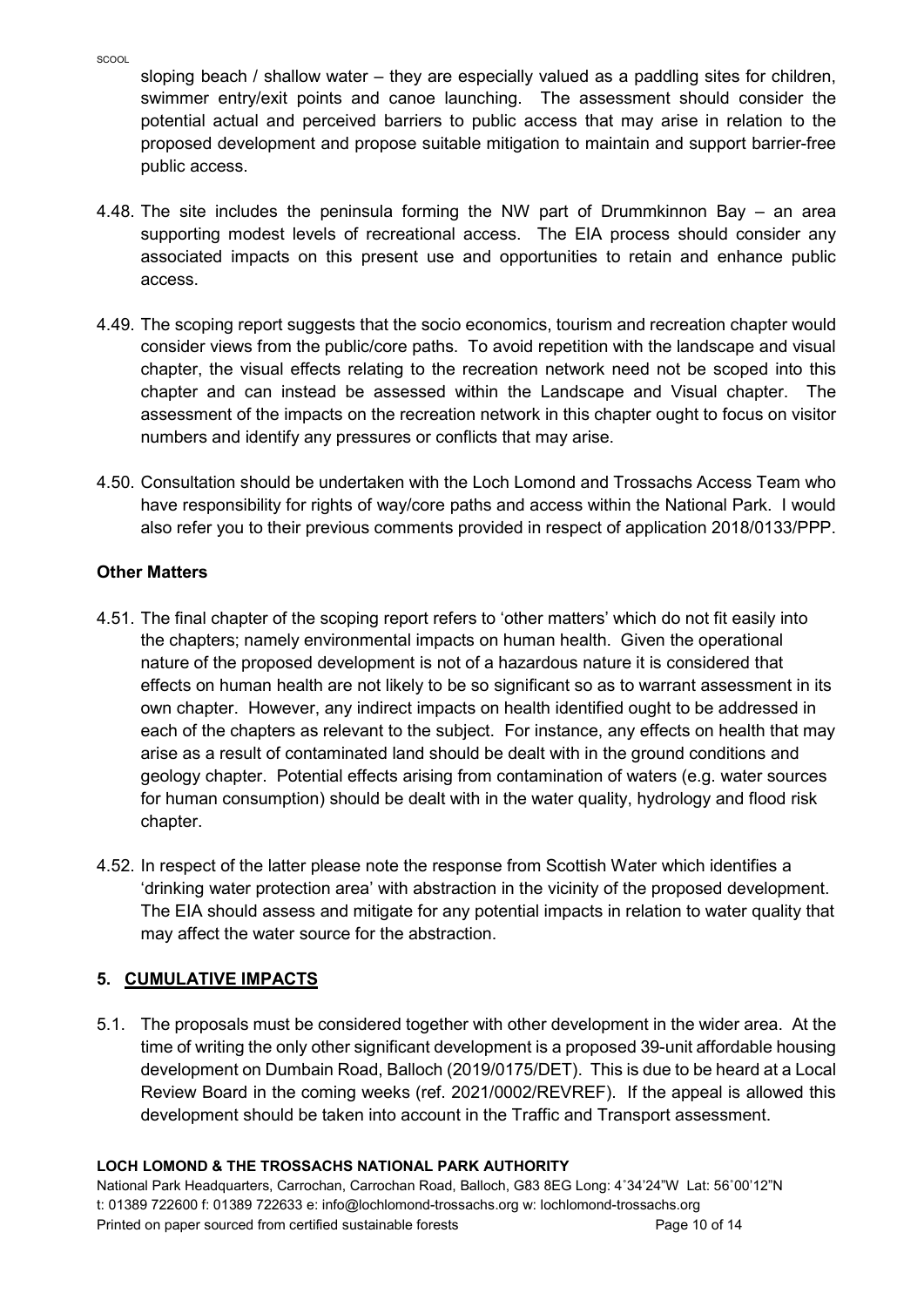SCOOL

5.2. There are no other known significant terrestrial development proposals within the immediate area of the National Park.

## 6. RATIONALE FOR THE SCHEME AND SITE SELECTION

6.1. The EIA process includes a statutory requirement for the consideration of alternatives. In the context of this application, the consideration of different sites, layouts and designs should be demonstrated and the rationale for the selection of the proposed development site provided. If there is no alternative then the application needs to say why this is so. The impact of different siting and design options on the landscape should be analysed, and a clear rationale for the proposed site, layout and design should be provided in environmental terms and with particular reference to landscape and design.

# 7. NON TECHNICAL SUMMARY

7.1. As per the Regulations, a Non-Technical Summary, written in simple, non-technical language, should accompany the Environmental Impact Assessment. This should describe the options for the proposed development and the mitigation measures that would be employed to offset the environmental impacts that would result from the proposed development.

# 8. CONCLUSION

- 8.1. I trust that this Opinion will be of assistance to you in carrying out the Environmental Impact Assessment. Please note that I have not repeated all the advice of external consultees (see attached) within this letter however they should be considered as part of this scoping opinion.
- 8.2. Please do not hesitate to contact me in the first instance, should you wish to discuss any aspects further. You should also note that this Scoping Opinion, and the associated specialist comments attached, is provided without prejudice to the future consideration or determination of the Planning Application by National Park Authority officers or Members.

Yours sincerely,

Caroline Strugnell Development Management Planner

Tel: 01389 722148 Email: caroline.strugnell@lochlomond-trossachs.org

#### LOCH LOMOND & THE TROSSACHS NATIONAL PARK AUTHORITY

National Park Headquarters, Carrochan, Carrochan Road, Balloch, G83 8EG Long: 4˚34'24"W Lat: 56˚00'12"N t: 01389 722600 f: 01389 722633 e: info@lochlomond-trossachs.org w: lochlomond-trossachs.org Printed on paper sourced from certified sustainable forests example to the Page 11 of 14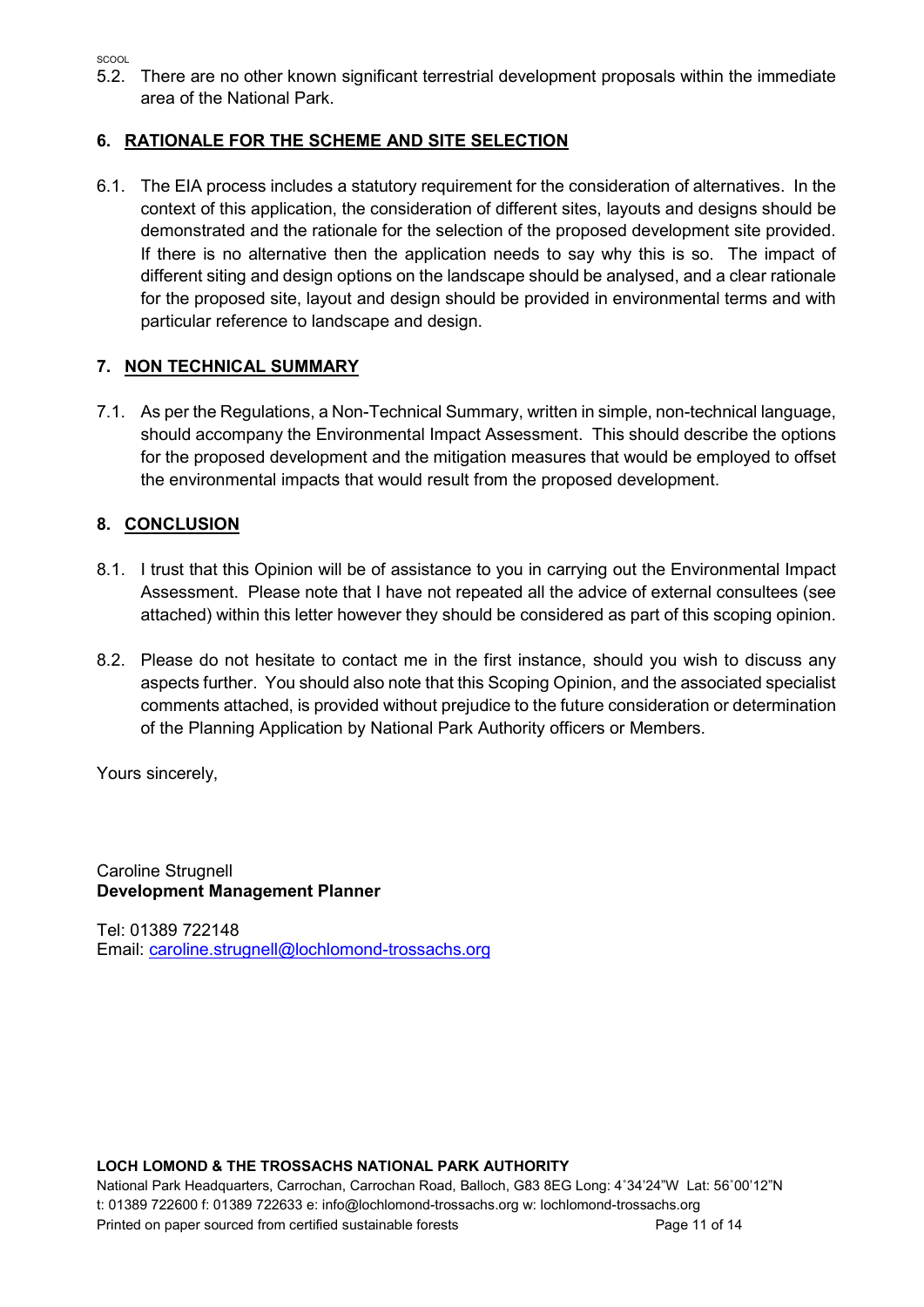#### SCOOL Appendix 1

THE TOWN AND COUNTRY PLANNING ENVIRONMENTAL IMPACT ASSESSMENT (SCOTLAND) REGULATIONS 2017

SCHEDULE 4- INFORMATION FOR INCLUSION IN ENVIRONMENTAL IMPACT ASSESSMENT REPORTS

1. A description of the development, including in particular:

a) a description of the location of the development;

b) a description of the physical characteristics of the whole development, including, where relevant, requisite demolition works, and the land-use requirements during the construction and operational phases;

c) a description of the main characteristics of the operational phase of the development (in particular any production process), for instance, energy demand and energy used, nature and quantity of the materials and natural resources (including water, land, soil and biodiversity) used;

d) an estimate, by type and quantity, of expected residues and emissions (such as water, air, soil and subsoil pollution, noise, vibration, light, heat, radiation and quantities and types of waste produced during the construction and operation phases.

2. A description of the reasonable alternatives (for example in terms of development design, technology, location, size and scale) studied by the developer, which are relevant to the proposed project and its specific characteristics, and an indication of the main reasons for selecting the chosen option, including a comparison of the environmental effects.

3. A description of the relevant aspects of the current state of the environment (baseline scenario) and an outline of the likely evolution thereof without implementation of the development as far as natural changes from the baseline scenario can be assessed with reasonable effort on the basis of the availability of environmental information and scientific knowledge.

4. A description of the factors specified in Regulation 4(3) likely to be significantly affected by the development: population, human health, biodiversity (for example fauna and flora), land (for example land take), soil (for example organic matter, erosion, compaction, sealing), water (for example hydromorphological changes, quantity and quality), air, climate (for example greenhouse gas emissions, impacts relevant to adaptation), material assets, cultural heritage, including architectural and archaeological aspects, and landscape.

5. A description of the likely significant effects of the development on the environment resulting from, inter alia:

a) the construction and existence of the development, including, where relevant, demolition works; b) the use of natural resources, in particular land, soil, water and biodiversity, considering as far as possible the sustainable availability of these resources;

c) the emission of pollutants, noise, vibration, light, heat and radiation, the creation of nuisances, and the disposal and recovery of waste;

d) the risks to human health, cultural heritage or the environment (for example due to accidents or disasters);

e) the cumulation of effects with other existing and/or approved projects, taking into account any existing environmental problems relating to areas of particular environmental importance likely to be affected or the use of natural resources;

f) the impact of the project on climate (for example the nature and magnitude of greenhouse gas emissions) and the vulnerability of the project to climate change;

g) the technologies and the substances used.

The description of the likely significant effects on the factors specified in Regulation 4(3) should cover the direct effects and any indirect, secondary, cumulative, transboundary, short-term,

#### LOCH LOMOND & THE TROSSACHS NATIONAL PARK AUTHORITY

National Park Headquarters, Carrochan, Carrochan Road, Balloch, G83 8EG Long: 4˚34'24"W Lat: 56˚00'12"N t: 01389 722600 f: 01389 722633 e: info@lochlomond-trossachs.org w: lochlomond-trossachs.org Printed on paper sourced from certified sustainable forests example of the Page 12 of 14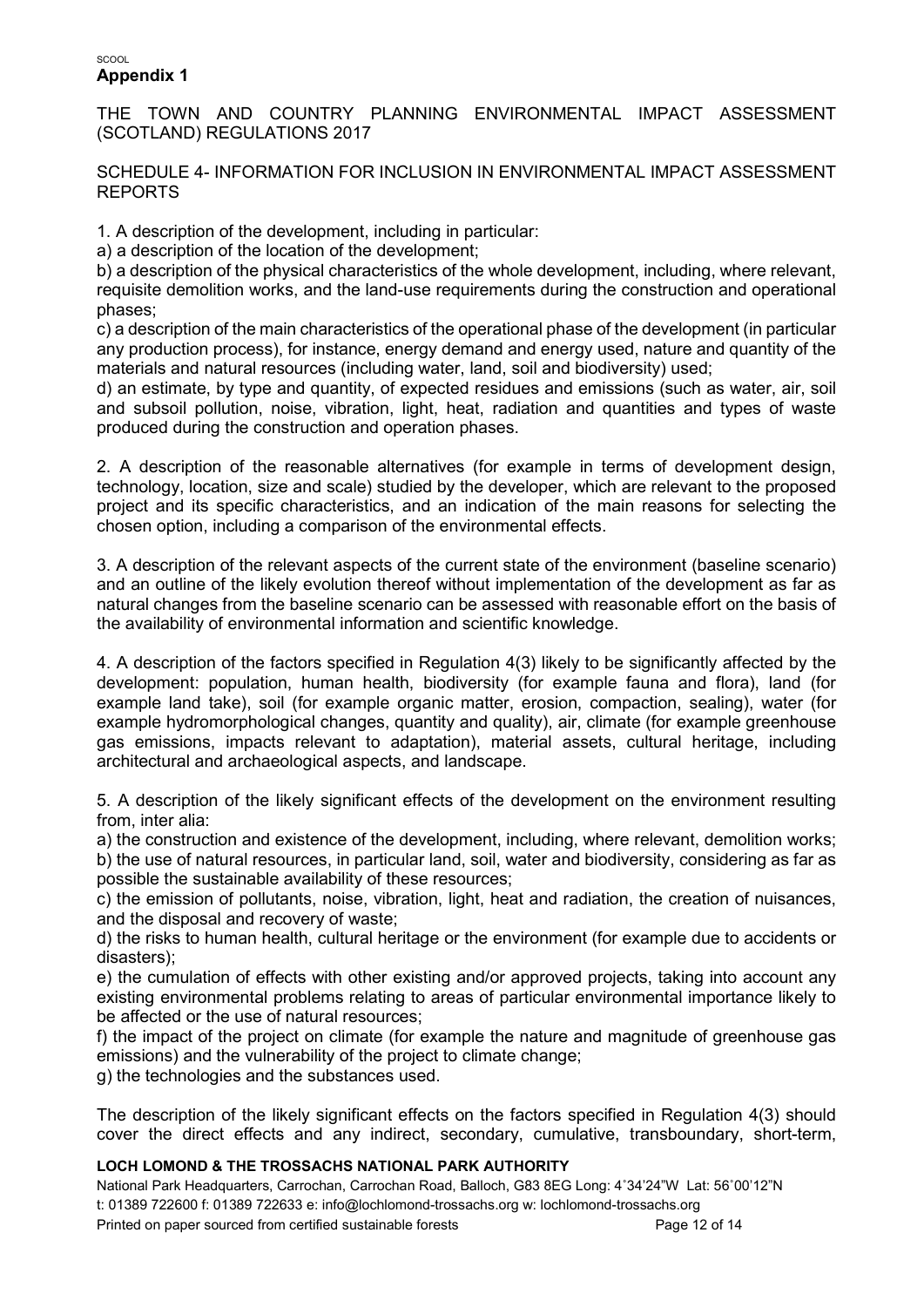medium- term and long-term, permanent and temporary, positive and negative effects of the development. This description should take into account the environmental protection objectives established at Union or Member State level which are relevant to the project [including in particular those established under Council Directive 92/43/EEC3 and Directive 2009/147/EC].

6. A description of the forecasting methods or evidence, used to identify and assess the significant effects on the environment, including details of difficulties (for example technical deficiencies or lack of knowledge) encountered compiling the required information and the main uncertainties involved.

7. A description of the measures envisaged to avoid, prevent, reduce or, if possible, offset any identified significant adverse effects on the environment and, where appropriate, of any proposed monitoring arrangements (for example the preparation of a post-project analysis). That description should explain the extent, to which significant adverse effects on the environment are avoided, prevented, reduced or offset, and should cover both the construction and operational phases.

8. A description of the expected significant adverse effects of the development on the environment deriving from the vulnerability of the development to risks of major accidents and/or disasters which are relevant to the project concerned. Relevant information available and obtained through risk assessments pursuant to Union legislation such as Directive 2012/18/EU of the European Parliament and of the Council or Council Directive 2009/71/Euratom or relevant assessments carried out pursuant to national legislation may be used for this purpose provided that the requirements of this Directive are met. Where appropriate, this description should include measures envisaged to prevent or mitigate the significant adverse effects of such events on the environment and details of the preparedness for and proposed response to such emergencies.

9. A non-technical summary of the information provided under paragraphs 1 to 8.

10. A reference list detailing the sources used for the descriptions and assessments included in the EIA report.

#### LOCH LOMOND & THE TROSSACHS NATIONAL PARK AUTHORITY

National Park Headquarters, Carrochan, Carrochan Road, Balloch, G83 8EG Long: 4˚34'24"W Lat: 56˚00'12"N t: 01389 722600 f: 01389 722633 e: info@lochlomond-trossachs.org w: lochlomond-trossachs.org Printed on paper sourced from certified sustainable forests entitled and the Page 13 of 14